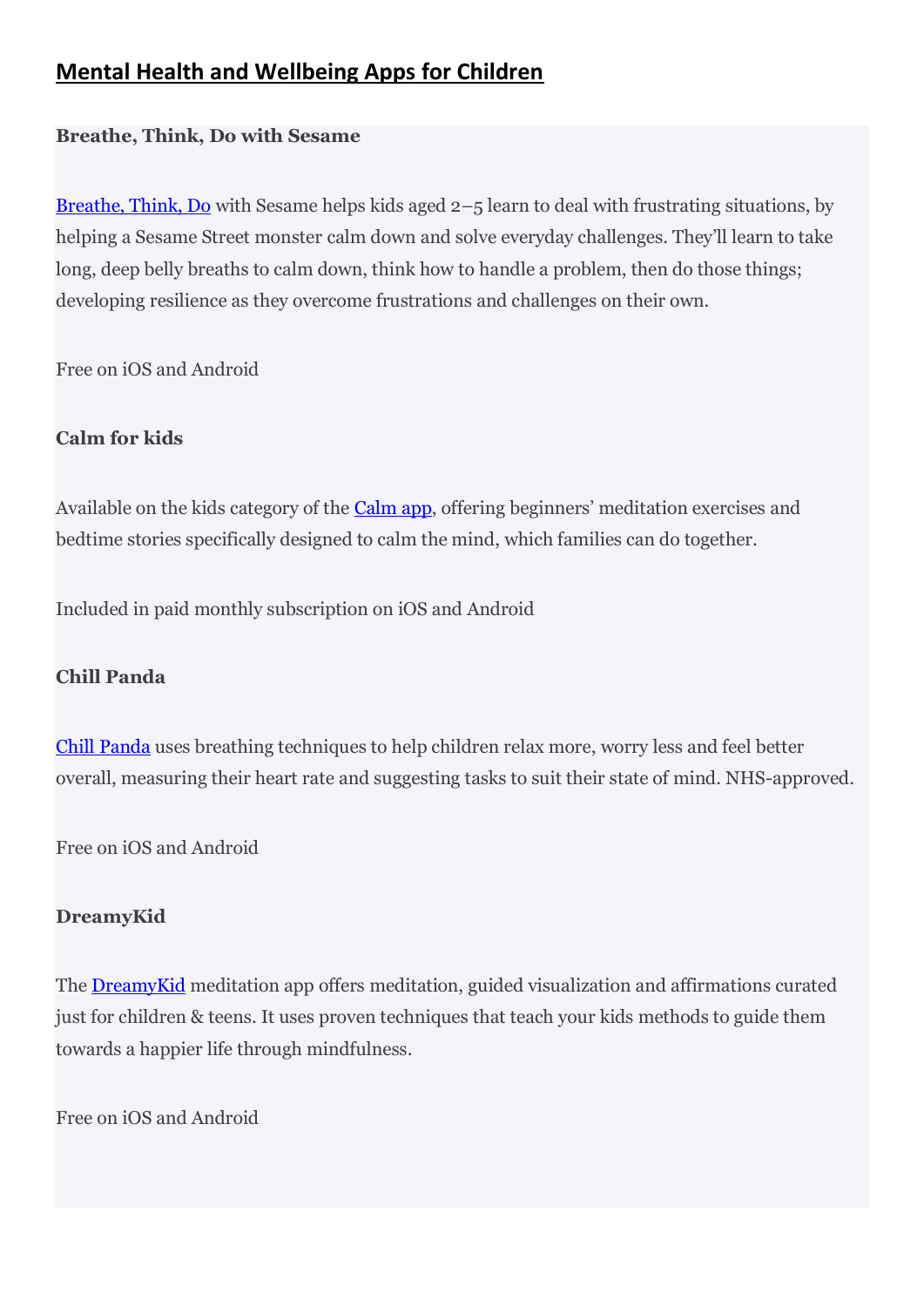#### **eQuoo**

The **[eQuoo](https://equoogame.com/)** app uses adventure games designed by psychologists to help increase emotional fitness and teach new psychological skills — learning how to communicate more effectively and maintain mental wellbeing. NHS-approved.

Free (iOS & Android)

#### **Headspace for Kids**

Available to all **[Headspace](https://www.headspace.com/meditation/kids)** subscribers, kids aged 5–12 (and their parents) can enjoy fun, engaging activities that teach them the basics of mindfulness. They'll practice breathing exercises, visualizations and even try some focus-based meditation.

Included in paid subscription on iOS and Android

#### **Mind Moose**

[Mind Moose](https://www.mindmoose.co.uk/) takes children aged 7–12 on a fun, interactive journey to learn about mental wellbeing, their minds and the practical tools they can use to help navigate through life's ups and downs, understand themselves and improve relationships with others.

Paid annual subscription + free resources. Accessed online.

#### **Positive Penguins**

The four [positive Penguins](https://positivepenguins.com/) take kids on an interactive journey to help them understand that feelings arise from thinking, and if they challenge their negative thoughts successfully, it can change how they feel.

\$0.99 on iOS & Andriod

#### **Smiling Mind**